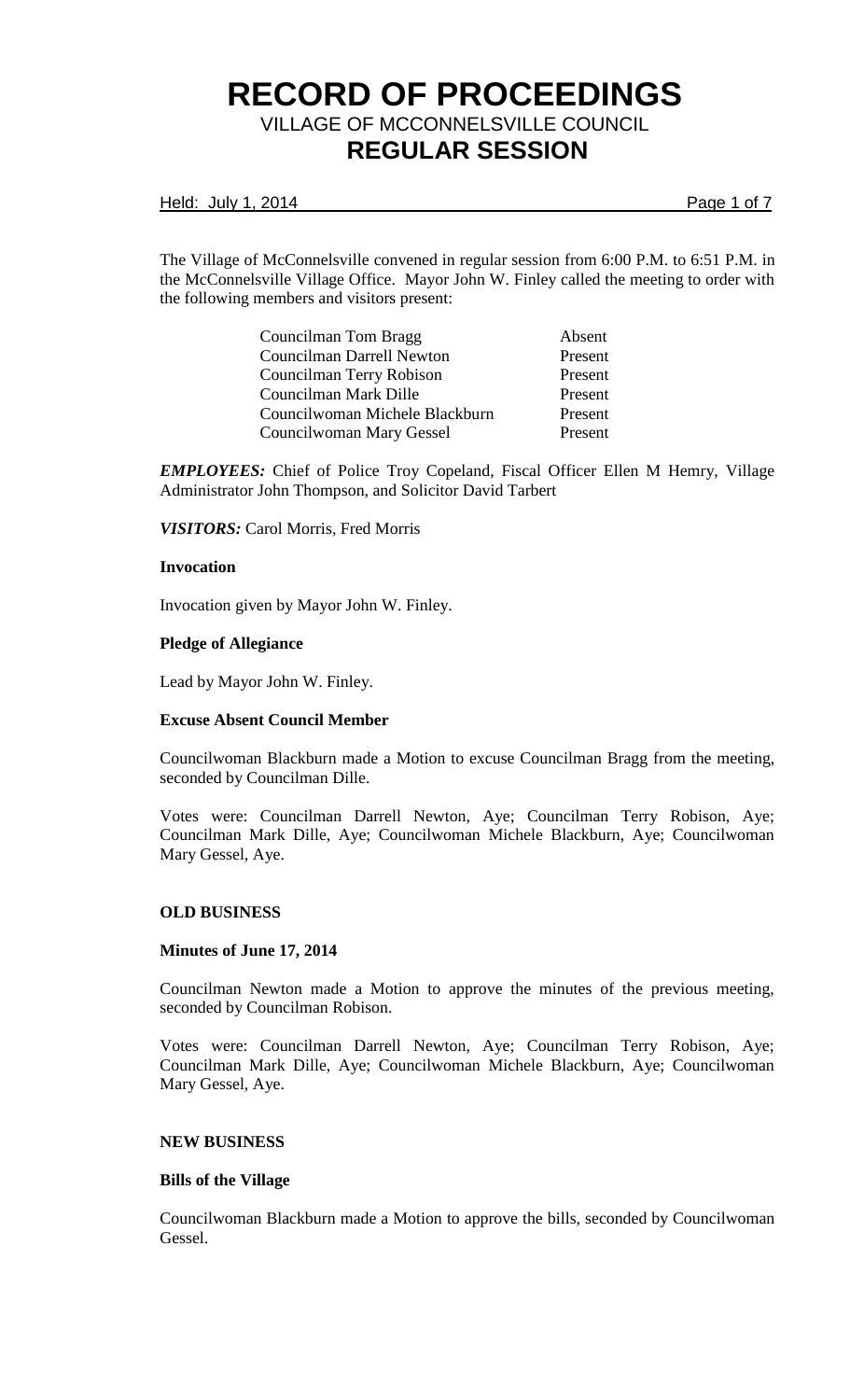### Held: July 1, 2014 **Page 2 of 7**

Votes were: Councilman Darrell Newton, Aye; Councilman Terry Robison, Aye; Councilman Mark Dille, Aye; Councilwoman Michele Blackburn, Aye; Councilwoman Mary Gessel, Aye.

## **6:04 P.M. Councilman Bragg entered the meeting**

## **Monthly Financial Reports and Bank Reconciliation**

Council signed off on the June Monthly Financial Reports and Bank Reconciliation.

## **Public Participation**

Mr. Fred Morris brought to Council's attention that Mr. Spurlock had his Semi-cab sitting on Main Street for five days. It was obscuring vision of cars coming in and out of Main Street Church of Christ's Parking Lot.

Mayor Finley stated unfortunately there is no ordinance prohibiting parking there and with no meters controlling two hour parking there is nothing we can do. Mayor Finley stated this is something Council may want to look into and consider creating an ordinance for this. Mayor Finley stated he will research into it; he appreciates their concern.

## **Mayor John W. Finley**

Mayor Finley reported he received a letter from THP regarding the Village's current Health Insurance Plan. Mayor Finley passed it around for Council to review.

Mayor Finley reported June Parking Meter receipts as follows: Fines - \$245.26; Meters - \$1,043.88 for a total of \$1,289.14. Mayor Finley reported June Income Tax receipts as \$15,341.46. Mayor Finley reported June Mayor's Court receipts as follows: Village - \$3,898.50; Morgan County Treasurer - \$168.50; Treasurer of State – \$751.00 for a total of \$4,818.00.

Mayor Finley reported Halsey Sites on N St Rt 60 made a complaint to the OEPA about a possible sewer leak. Village Administrator Thompson had the crew walk the line and there were no issues or problems with the line by Mr. Sites property. They did however find a minor problem further up on St Rt 60; repaired the problem immediately and reported that to the OEPA. Mayor Finley stated he has asked the Village Administrator to visit Mr. Sites and let him know if he has a problem to let the Village know immediately.

## **Resolution 14-22**

Mayor Finley introduced Resolution 14-22, A RESOLUTION ADOPTING GOVERNMENTAL ACCOUNTING STANDARDS (GASB) STATEMENT NUMBER 54, FUND BALANCE REPORTING AND GOVERNMENTAL FUND TYPE DEFINITIONS IN COMPLIANCE WITH GASB STANDARDS AND THE DECLARING OF AN EMERGENCY.

Councilman Bragg made a Motion to suspend the rules requiring three separate and disctinct readings and place on emergency measure, seconded by Councilwoman Gessel.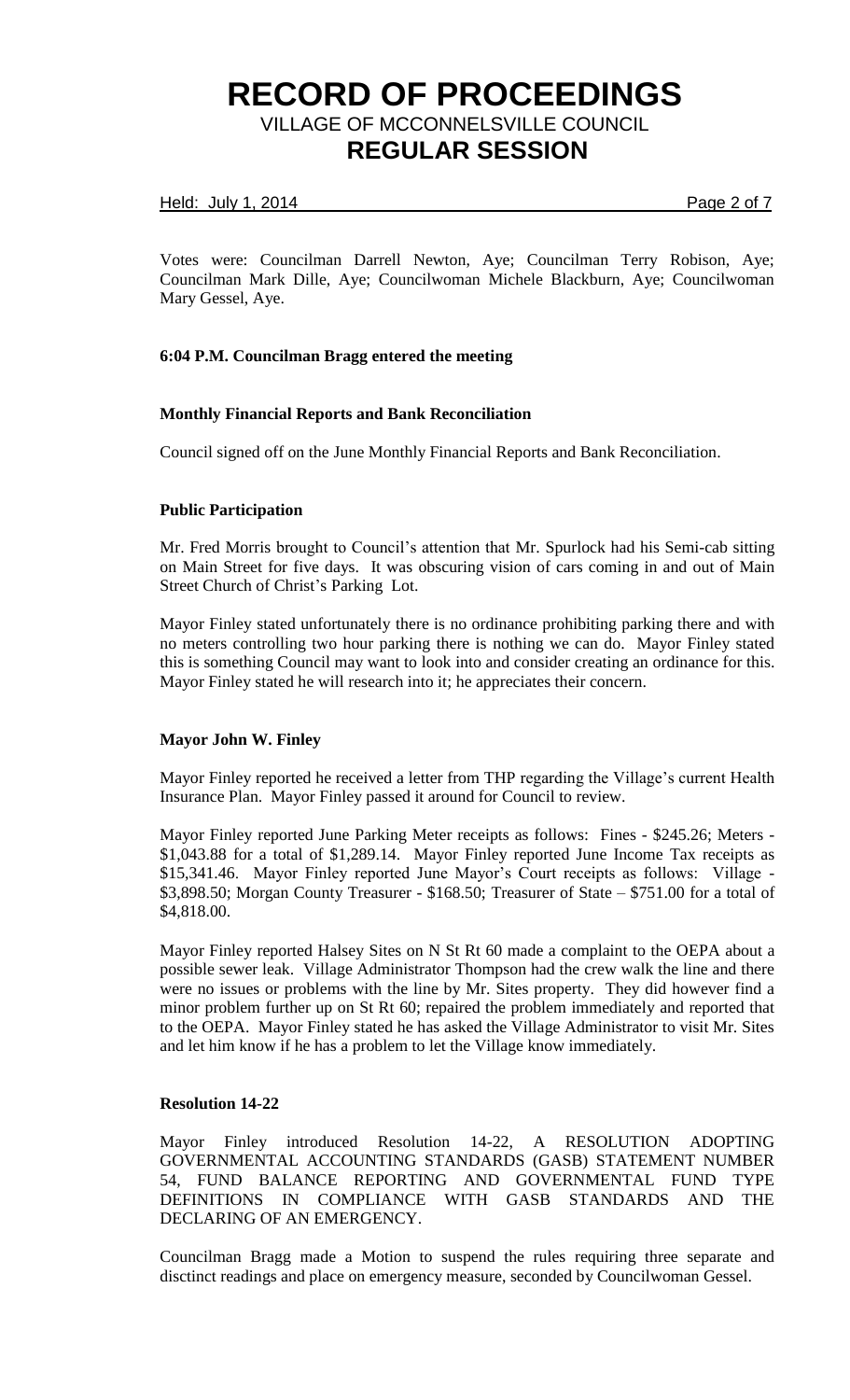### Held: July 1, 2014 **Page 3 of 7**

Votes were: Councilman Tom Bragg, Aye; Councilman Darrell Newton, Aye; Councilman Terry Robison, Aye; Councilman Mark Dille, Aye; Councilwoman Michele Blackburn, Aye; Councilwoman Mary Gessel, Aye.

Councilman Robison made a Motion to adopt Resolution 14-22 on emergency measure, seconded by Councilman Dille.

Votes were: Councilman Tom Bragg, Aye; Councilman Darrell Newton, Aye; Councilman Terry Robison, Aye; Councilman Mark Dille, Aye; Councilwoman Michele Blackburn, Aye; Councilwoman Mary Gessel, Aye.

Resolution 14-22 was duly adopted.

### **Resolution 14-23**

Mayor Finley introduced Resolution 14-23, A RESOLUTION AUTHORIZING THE PLACEMENT ON THE BALLOT AT THE NEXT GENERAL ELECTION IN THE PRECINCTS OF MCCONNELSVILLE A, MCCONNELSVILLE B, AND MCCONNELSVILLE C OF THE QUESTION OF WHETHER A TAX SHOULD BE RENEWED UPON THE RESIDENTS OF THE VILLAGE OF MCCONNELSVILLE FOR THE PROVISION OF FIRE PROTECTION SERVICES TO THE RESIDENTS OF THE VILLAGE OF MCCONNELSVILLE, AND DECLARING IT AN EMERGENCY

Councilman Newton made a Motion to suspend the rules requiring three separate and disctinct readings and place on emergency measure, seconded by Councilwoman Blackburn.

Votes were: Councilman Tom Bragg, Abstain; Councilman Darrell Newton, Aye; Councilman Terry Robison, Aye; Councilman Mark Dille, Aye; Councilwoman Michele Blackburn, Aye; Councilwoman Mary Gessel, Aye.

Councilman Robison made a Motion to adopt Resolution 14-23 on emergency measure, seconded by Councilwoman Gessel.

Votes were: Councilman Tom Bragg, Abstain; Councilman Darrell Newton, Aye; Councilman Terry Robison, Aye; Councilman Mark Dille, Aye; Councilwoman Michele Blackburn, Aye; Councilwoman Mary Gessel, Aye.

Resolution 14-23 was duly adopted.

## **Resolution 14-24**

Mayor Finley introduced Resolution 14-24, A RESOLUTION TRANSFERRING APPROPRIATIONS WITHIN THE GENERAL FUND.

Councilman Robison made a Motion to suspend the rules requiring three separate and disctinct readings and place on emergency measure, seconded by Councilman Bragg.

Votes were: Councilman Tom Bragg, Aye; Councilman Darrell Newton, Aye; Councilman Terry Robison, Aye; Councilman Mark Dille, Aye; Councilwoman Michele Blackburn, Aye; Councilwoman Mary Gessel, Aye.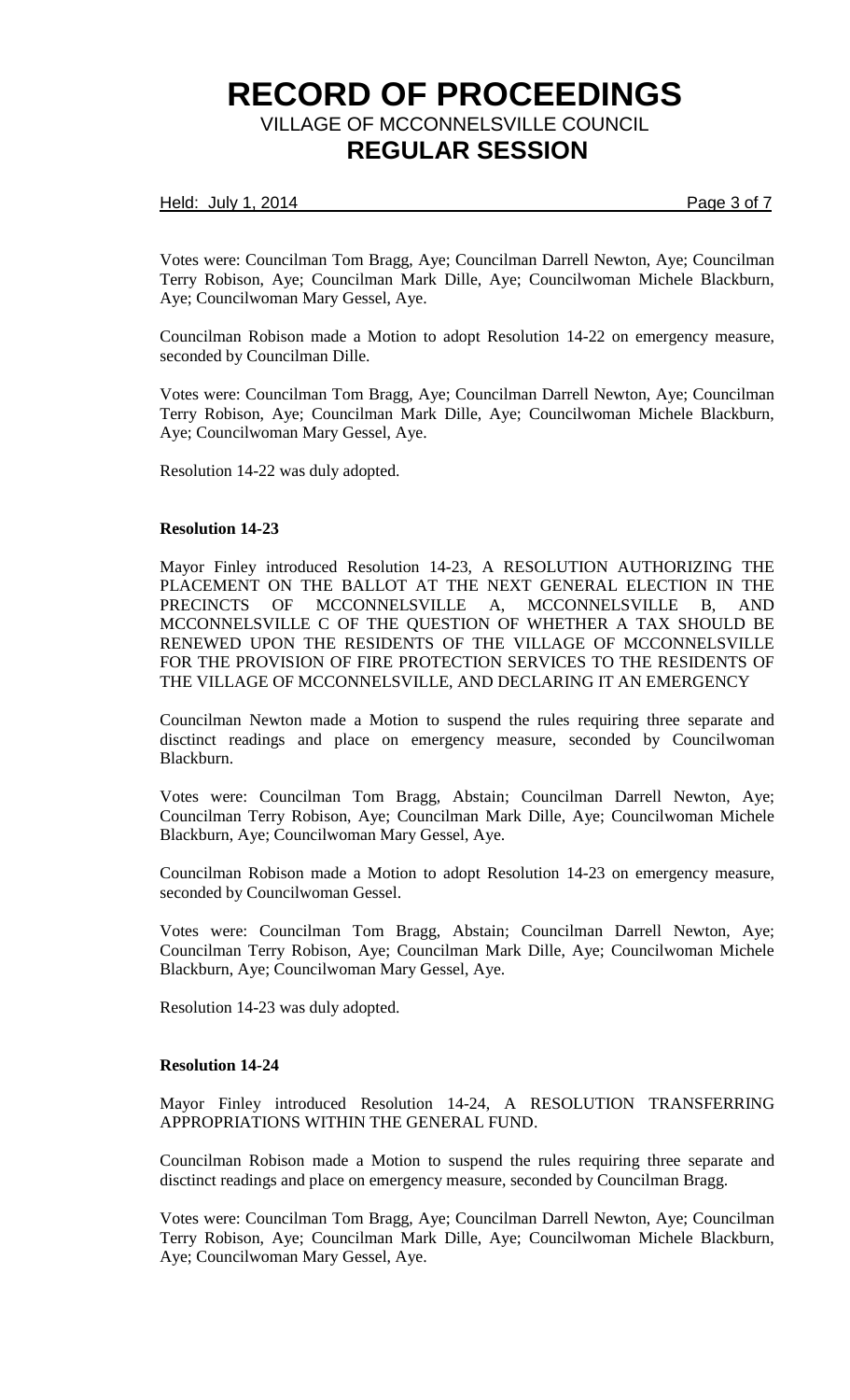### Held: July 1, 2014 **Page 4 of 7**

Councilman Bragg made a Motion to adopt Resolution 14-24 on emergency measure, seconded by Councilwoman Blackburn.

Votes were: Councilman Tom Bragg, Aye; Councilman Darrell Newton, Aye; Councilman Terry Robison, Aye; Councilman Mark Dille, Aye; Councilwoman Michele Blackburn, Aye; Councilwoman Mary Gessel, Aye.

Resolution 14-24 was duly adopted.

### **Ordinance 14-25**

Mayor Finley introduced Ordinance 14-25, AN ORDINANCE TO MAKE ADDITIONAL APPROPRIATIONS FOR THE CURRENT YEAR.

Councilman Bragg made a Motion to suspend the rules requiring three separate and disctinct readings and place on emergency measure, seconded by Councilwoman Gessel.

Votes were: Councilman Tom Bragg, Aye; Councilman Darrell Newton, Aye; Councilman Terry Robison, Aye; Councilman Mark Dille, Aye; Councilwoman Michele Blackburn, Aye; Councilwoman Mary Gessel, Aye.

Councilman Robison made a Motion to adopt Ordinance 14-25 on emergency measure, seconded by Councilman Dille.

Votes were: Councilman Tom Bragg, Aye; Councilman Darrell Newton, Aye; Councilman Terry Robison, Aye; Councilman Mark Dille, Aye; Councilwoman Michele Blackburn, Aye; Councilwoman Mary Gessel, Aye.

Ordinance 14-25 was duly adopted.

#### **Resolution 14-26**

Mayor Finley introduced Resolution 14-26, A RESOLUTION AUTHORIZING THE VILLAGE FISCAL OFFICER OF THE VILLAGE OF MCCONNELSVILLE TO CREATE A THEN AND NOW PURCHASE ORDER TO PAY G & M CONSTRUCITON AND MS CONSULTANTS; AND, DECLARING AN EMERGENCY.

Councilman Bragg made a Motion to suspend the rules requiring three separate and disctinct readings and place on emergency measure, seconded by Councilwoman Gessel.

Votes were: Councilman Tom Bragg, Aye; Councilman Darrell Newton, Aye; Councilman Terry Robison, Aye; Councilman Mark Dille, Aye; Councilwoman Michele Blackburn, Aye; Councilwoman Mary Gessel, Aye.

Councilman Robison made a Motion to adopt Resolution 14-26 on emergency measure, seconded by Councilman Dille.

Votes were: Councilman Tom Bragg, Aye; Councilman Darrell Newton, Aye; Councilman Terry Robison, Aye; Councilman Mark Dille, Aye; Councilwoman Michele Blackburn, Aye; Councilwoman Mary Gessel, Aye.

Resolution 14-26 was duly adopted.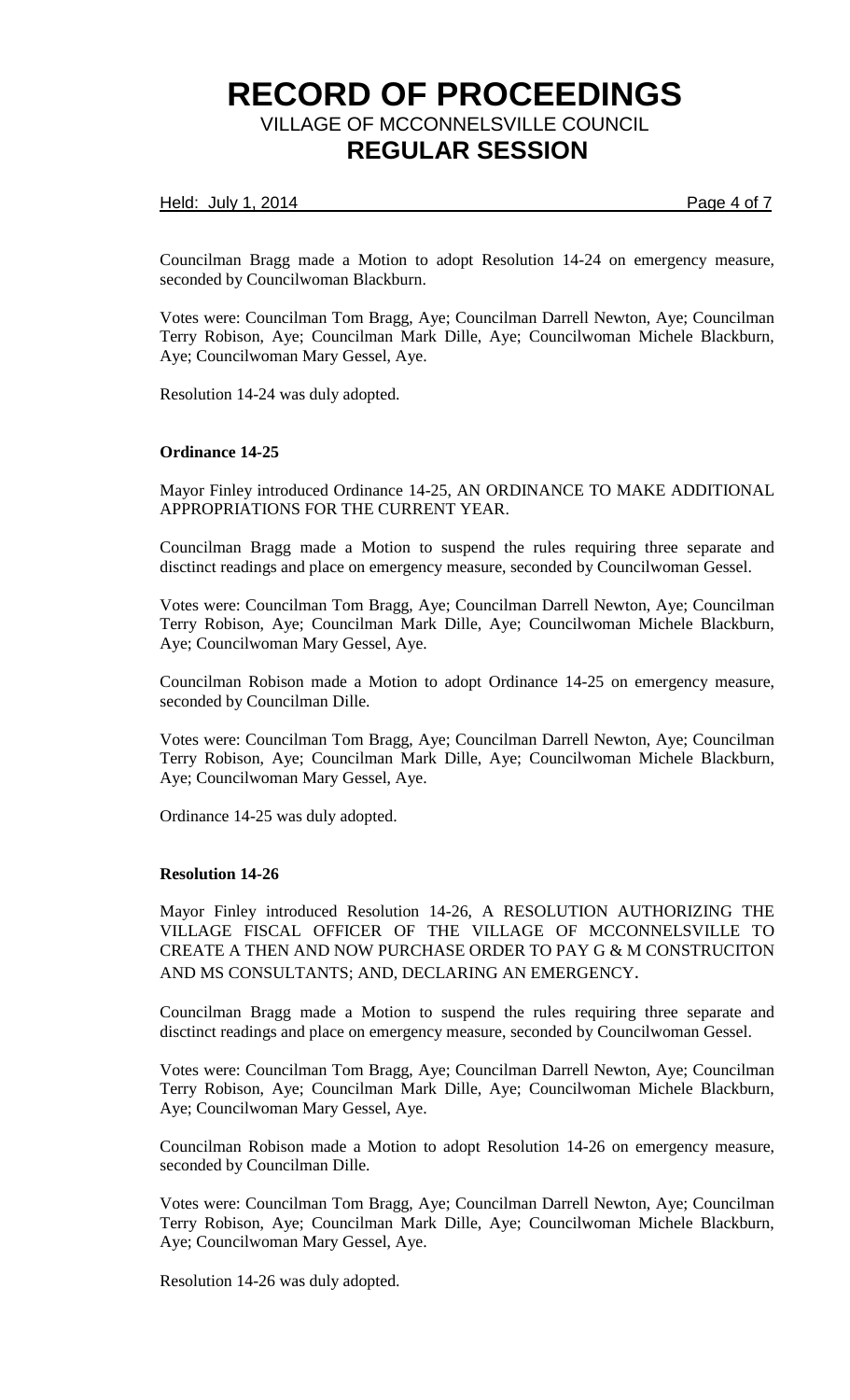### Held: July 1, 2014 **Page 5 of 7**

Mayor Finley stated he has asked the Chief of Police to make note of addresses around town that have unruly properties and send letters to them. Mayor Finley stated if Council knows of any place that needs addressed, to get the addresses to the Chief.

## **Village Administrator John Thompson**

Village Administrator Thompson had the following reports:

- 1) The pump has been installed at Kennebec Station; start- up will be tomorrow.
- 2) Clayton Sobers took another job; so he has been replaced at the Village with Michael Apperson.
- 3) He sent in a grant extension and changes of scope for the two ODNR projects for approval to try and add it to the boat docks project.
- 4) HVAC Project has started at the Opera House.
- 5) CCR's are all handed out.
- 6) He completed the monthly water report and passed it out to council.

Councilwoman Gessel reported she has been receiving complaints from residents on Kennebec Avenue about drains not being cleaned.

Village Administrator Thompson stated he has to juggle the Crew's time; we only have so many employees and are not able to get everything done that everyone wants.

## **Chief of Police Troy Copeland**

Councilman Dille reported a neighbor is upset with the deer population and questioned if there was anything that could be done.

Chief Copeland stated a few years ago we received permission from ODNR and got deer permits. He can check into that again.

## **Fiscal Officer Ellen Hemry**

Fiscal Officer Hemry reported she made the last payment on the 1990 Sewer Treatment Plant Improvement Loan today. It was costing approximately \$42,000 a year. That loan payment will be replaced with the new one that was taken out for the Sewer Design and the annual payment will be slightly higher than we were currently paying.

Fiscal Officer Hemry reported she had prepared paperwork for reimbursement of the Engineering Fees for the CSO Project, but was informed since the Engineering had not been procured it could not be reimbursed. She then contacted Josh Martin with MS Consultants and explained to him what she was being told. He stated if the Engineering couldn't be reimbursed and it could be used as match on the last draw; that the Village should be able to take that into consideration on the first draws. The Fiscal Officer, Josh Martin and Traci Baker discussed this possibility and had to receive approval from the State. This past Thursday the State contacted Ms. Baker with approval and the Village could be reimbursed their overpayment as long as all the paperwork was completed by the next day. Josh Martin had everything together and immediately forwarded it to Ms. Baker; who then finished everything up for signatures and mailed it in for reimbursement on Friday. The Village should be receiving a reimbursement of \$28,790 within the next few weeks; the money will be placed back into the Sewer Fund from which it was expended.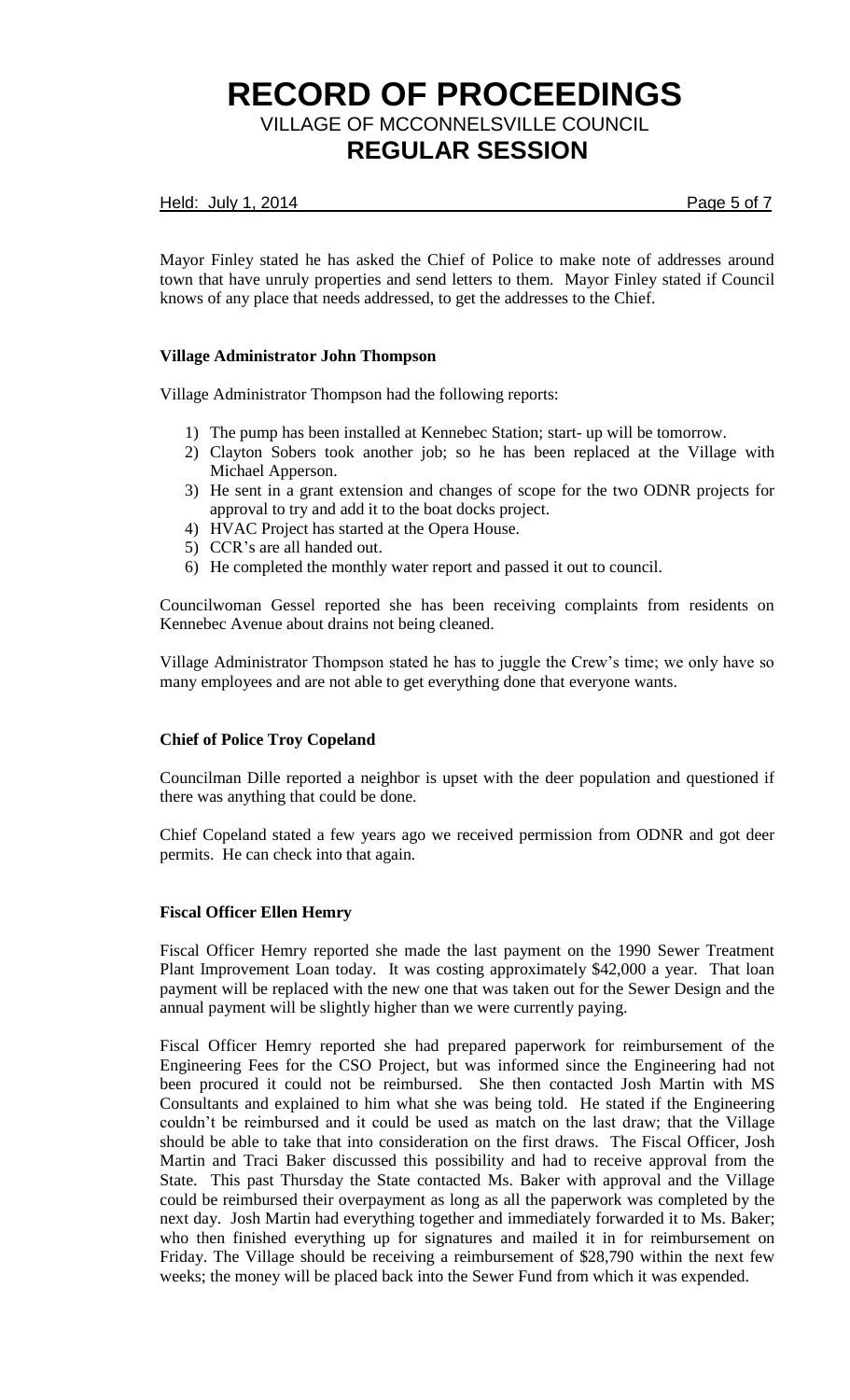Held: July 1, 2014 **Page 6 of 7** 

## **Recreation & Buildings Committee**

Councilwoman Gessel reported the Park had a Softball Tournament over the weekend; it was packed. Family Dollar reported they had the biggest sales they ever had; and, Little Dog Deli also reported large sales that day. Councilwoman Gessel stated she feels the Park is a wonderful asset to our County.

Councilwoman Gessel reported the Pool is busy. The pump at the Baby Pool has failed again; they are thinking there may be an electrical problem.

Mayor Finley stated the Pool looks great. He would like to see the bathroom walls get fixed; he has some ideas he has been discussing with the Village Administrator.

Councilman Newton questioned if Teresa had given the Village Administrator samples of things to put on the bottom of the pool instead of paint.

Village Administrator Thompson stated he has received some things from OP Aquatics.

Councilman Robison reported Chris Scott has been down to the Pool and looked at the signs.

Councilwoman Gessel reminded everyone of the Employee Pool Party on August  $10<sup>th</sup>$  at 6:00 P.M.

## **Streets & Alley Committee**

Councilman Newton stated there is discussion on making Plum Street one-way from the Car Wash to Fourth Street.

#### **Economic Development Committee**

Councilwoman Blackburn reminded everyone this weekend is the  $4<sup>th</sup>$  of July Festivities; the Parade will begin at 6:30 P.M. in Malta; after the parade there will be two local bands performing until the time of the Fireworks. The Opera House is having a free movie for children; and, there will be a few vendors. They have received \$3,400 in donations for the Fireworks; and have received a donation to pay for the bands; the Chamber of Commerce sponsored the insurance for the event. They are still working on getting more donations.

### **Technology and Website Committee**

Councilman Robison reported he has talked with the Pool Manager; and, there was a complaint about the pool hours being incorrect on the website. He stated he could not find it on there; however, he is going to add the pool hours, phone number, swimming lesson dates and times; and add some pool slide pictures.

Councilman Robison reported there will be a sign noting Emergency Parking only in order to access the current gate at the Pool. He is going to schedule Squad Training with the Lifeguards.

Councilman Newton questioned the Village Administrator if the chlorine sign for the pool had been ordered.

Village Administrator Thompson stated no; but, he would make a note to do so.